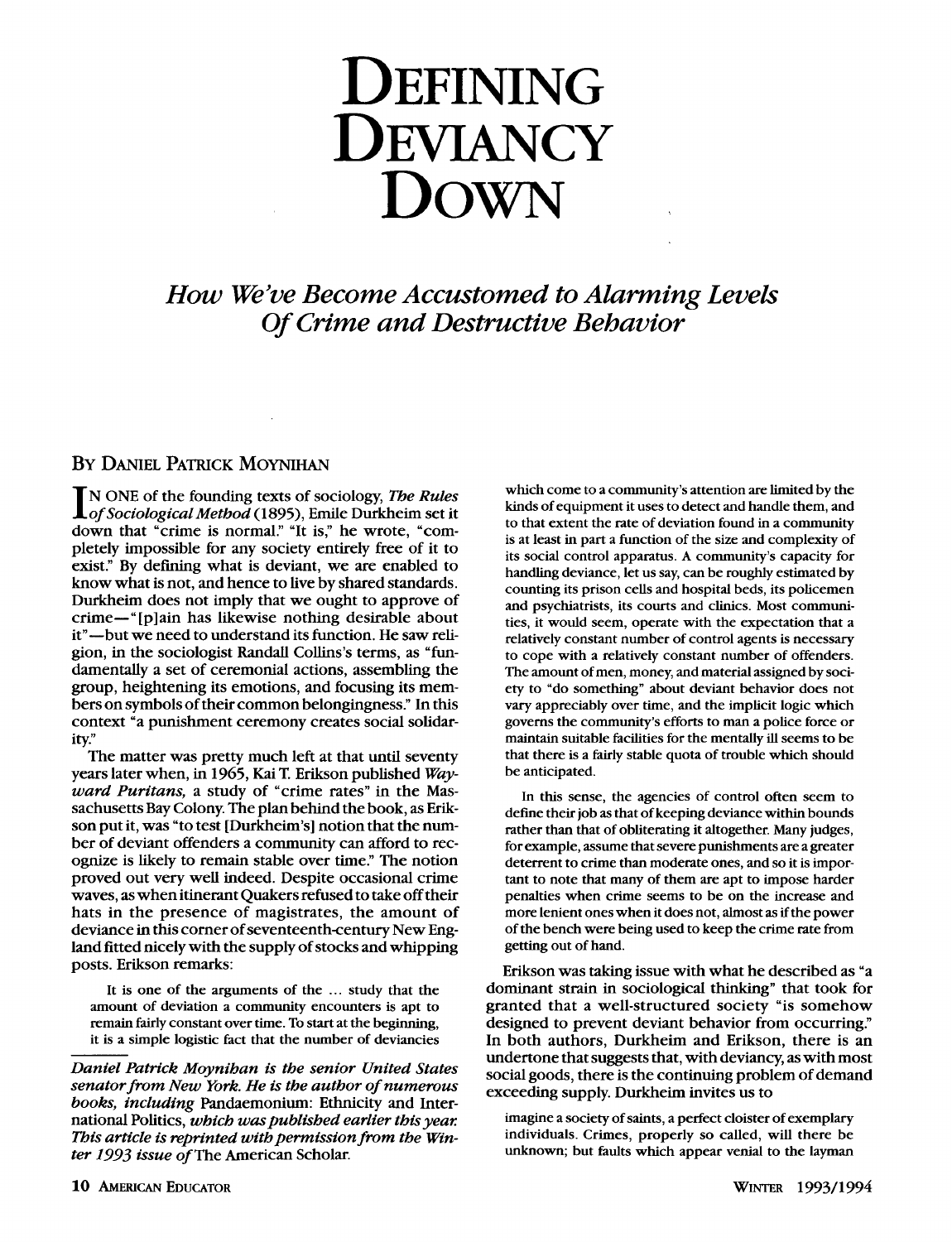will create there the same scandal that the ordinary offense does in ordinary consciousness. If, then, this society has the power to judge and punish, it will define these acts as criminal and will treat them as such.

It would not appear that Durkheim anywhere contemplates the possibility of too much crime. Clearly his theory would have required him to deplore such a development, but the possibility seems never to have occurred to him.

Erikson, writing much later in the twentieth century, contemplates both possibilities. "Deviant persons can be said to supply needed services to society." There is no doubt a tendency for the supply of any needed thing to run short. But he is consistent. There can, he believes, be *too much* of a good thing. Hence "the number of deviant offenders a community *can afford* to recognize is likely to remain stable over time." [My emphasis]

Social scientists are said to be on the lookout for poor fellows getting a bum rap. But here is a theory that clearly implies that there are circumstances in which society will choose *not* to notice behavior that would be otherwise controlled, or disapproved, or even punished.

It appears to me that this is in fact what we in the United States have been doing of late. I proffer the thesis that, over the past generation, since the time Erikson wrote, the amount of deviant behavior in American society has increased beyond the levels the community can "afford to recognize" and that, accordingly, we have been redefining deviancy so as to exempt much conduct previously stigmatized, and also quietly raising the "normal" level in categories where behavior is now abnormal by any earlier standard. This redefining has evoked fierce resistance from defenders of "old" standards, and accounts for much of the present "cultural war" such as proclaimed by many at the 1992 Republican National Convention.

Let me, then, offer three categories of redefinition in these regards: the *altruistic,* the *opportunistic,* and the *normalizing.* 

The first category, the *altruistic,* may be illustrated by the deinstitutionalization movement within the mental health profession that appeared in the 1950s. The second category, the opportunistic, is seen in the interest group rewards derived from the acceptance of "alternative" family structures. The third category, the normalizing, is to be observed in the growing acceptance of unprecedented levels of violent crime.

**I** T HAPPENS that I was present at the beginning of the . deinstitutionalization movement. Early in 1955 Averell Harriman, then the new governor of New York, met with his new commissioner of mental hygiene, Dr. Paul Hoch, who described the development, at one of the state mental hospitals, of a tranquilizer derived from rauwolfia. The medication had been clinically tested and appeared to be an effective treatment for many severely psychotic patients, thus increasing the percentage of patients discharged. Dr. Hoch recommended that it be used systemwide; Harriman found the money. That same year Congress created a Joint Commission on Mental Health and Illness whose mission was to formulate "comprehensive and realistic recommendations" in this area, which was then a matter of considerable public concern. Year after year, the population of mental institutions

grew. Year after year, new facilities had to be built. Never mind the complexities: population growth and such like matters. There was a general unease. Durkheim's constant continued to be exceeded. (In *Spanning the Century: The Life of W. Averell Harriman,* Rudy Abramson writes: "New York's mental hospitals in 1955 were overflowing warehouses, and new patients were being admitted faster than space could be found for them. When he was inaugurated, 94,000 New Yorkers were confined to state hospitals. Admissions were running at more than 2,500 a year and rising, making the Department of Mental Hygiene the fastest-growing, most-expensive, mosthopeless department of state government.")

The discovery of tranquilizers was adventitious. Physicians were seeking cures for disorders that were just beginning to be understood. Even a limited success made it possible to believe that the incidence of this particular range of disorders, which had seemingly required persons to be confined against their will or even awareness, could be greatly reduced. The congressional commission submitted its report in 1961; it proposed a nationwide program of deinstitutionalization.

Late in 1961, President Kennedy appointed an interagency committee to prepare legislative recommendations based upon the report. I represented Secretary of Labor Arthur J. Goldberg on this committee and drafted its final submission. This included the recommendation of the National Institute of Mental Health that 2,000 community mental health centers (one per 100,000 of population) be built by 1980. A buoyant Presidential Message to Congress followed early in 1963. "If we apply our medical knowledge and social insights fully," President Kennedy pronounced, "all but a small portion of the mentally ill can eventually achieve a wholesome and a constructive social adjustment." A "concerted national attack on mental disorders [was] now possible and practical." The president signed the Community Mental Health Centers Construction Act on October 31, 1963, his last public biU-signing ceremony. He gave me a pen.

The mental hospitals emptied out. At the time Governor Harriman met with Dr. Hoch in 1955, there were 93,314 adult residents of mental institutions maintained by New York State. As of August 1992, there were 11,363. This occurred across the nation. However, the number of community mental health centers never came near the goal of the 2,000 proposed community centers. Only some 482 received federal construction funds between 1963 and 1980. The next year, 1981, the program was folded into the Alcohol and Other Drug Abuse block grant and disappeared from view. Even when centers were built, the results were hardly as hoped for. David E Musto of Yale writes that the planners had bet on improving national mental health "by improving the quality of general community life through expert knowledge, not merely by more effective treatment of the already ill." There was no such knowledge.

However, worse luck, the belief that there *was* such knowledge took hold within sectors of the profession that saw institutionalization as an unacceptable mode of social control. These activists subscribed to a redefining mode of their own. Mental patients were said to have been "labeled,' and were not to be drugged. Musto says of the battles that followed that they were "so intense and dramatic precisely because both sides shared the fan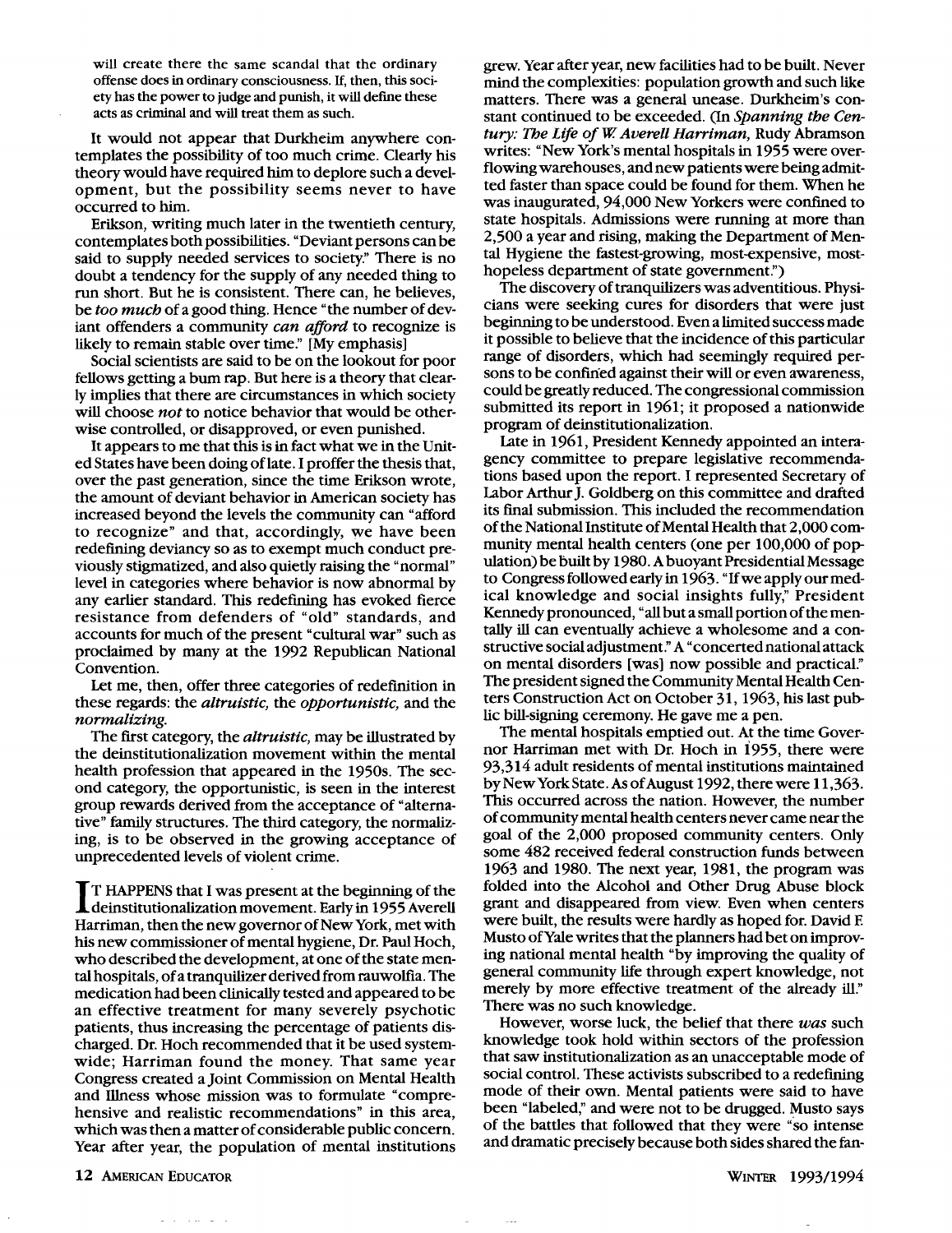*At the time Governor Harriman met with Dr. Hoch in 1955, there were 93,314 adult residents of mental institutions maintained by New York State. As of August 1992, there were 11,363.* 

The *altruistic* mode of redefinition is just that. There is no reason to believe that there was any real increase in mental illness at the time deinstitutionalization began.

Yet there was such a perception, and this enabled good people to try to do good, however unavailing in the end.

UR SECOND, or *opportunistic* mode of redefinition, reveals at most a nominal intent to do good. The true object is to do well, a long-established motivation among mortals. In this pattern, a growth in deviancy makes possible a transfer of resources, including prestige, to those who control the deviant population. This control would be jeopardized if any serious effort were made to reduce the deviancy in question. This leads to assorted strategies for redefining the behavior in question as not all that deviant, really.

In the years from 1963 to 1965, the Policy Planning Staff of the U.S. Department of Labor picked up the first tremors of what Samuel H. Preston, in the 1984 Presidential Address to the Population Association of America, would call "the earthquake that shuddered through the American family in the past twenty years." The *New York Times* recently provided a succinct accounting of Preston's point:

Thirty years ago, 1 in every 40 white children was born to an unmarried mother; today it is 1 in 5, according to federal data. Among blacks, 2 of 3 children are born to an unmarried mother; 30 years ago the figure was 1 in 5.

In 1991, Paul Offner and I published longitudinal data showing that, of children born in the years 1967-69, some 22.1 percent were dependent on welfare--that is to say, Aid to Families with Dependent Children-before reaching age 18. This broke down as 15.7 percent for white children, 72.3 percent for black children. Projections for children born in 1980 gave rates of 22.2 percent and 82.9 percent respectively. A year later, a *New York Times* series on welfare and poverty called this a "startling finding ... a symptom of vast social calamity."

And yet there is little evidence that these facts are regarded as a calamity in municipal government. To the contrary, there is general acceptance of the situation as normal. Political candidates raise the subject, often to the point of dwelling on it. But while there is a good deal of demand for symbolic change, there is none of the marsbaling of resources that is associated with significant social action. Nor is there any lack of evidence that there is a serious social problem here.

Richard T. Gill writes of "an accumulation of data showing that intact biological parent families offer children very large advantages compared to any other family or non-family structure one can imagine." Correspondingly, the disadvantages associated with single-parent families spill over into other areas of social policy that now attract great public concern. Leroy L. Schwartz, M.D., and Mark W Stanton argue that the real quest regarding a government-run health system such as that of Canada or Germany is whether it would work "in a country that has social problems that countries like Canada and Germany don't share to the same extent." Health problems reflect ways of living. The way of life associated with "such social pathologies as the breakdown of the family structure" lead to medical pathologies. Schwartz and Stanton conclude: "The United States is paying dearly for its social and behavioral problems," for they have now become medical problems as well.

To cite another example, there is at present no more

tasy of an omnipotent and omniscient mental health technology which could thoroughly reform society; the prize seemed eminently worth fighting for."

But even as the federal government turned to other matters, the mental institutions continued to release inmates. Professor Fred Siegel of Cooper Union observes: "In the great wave of moral deregulation that began in the mid-1960s, the poor and the insane were freed from the fetters of middle-class mores." They might henceforth sleep in doorways as often as they chose. The problem of the homeless appeared, characteristically defined as persons who lacked "affordable housing."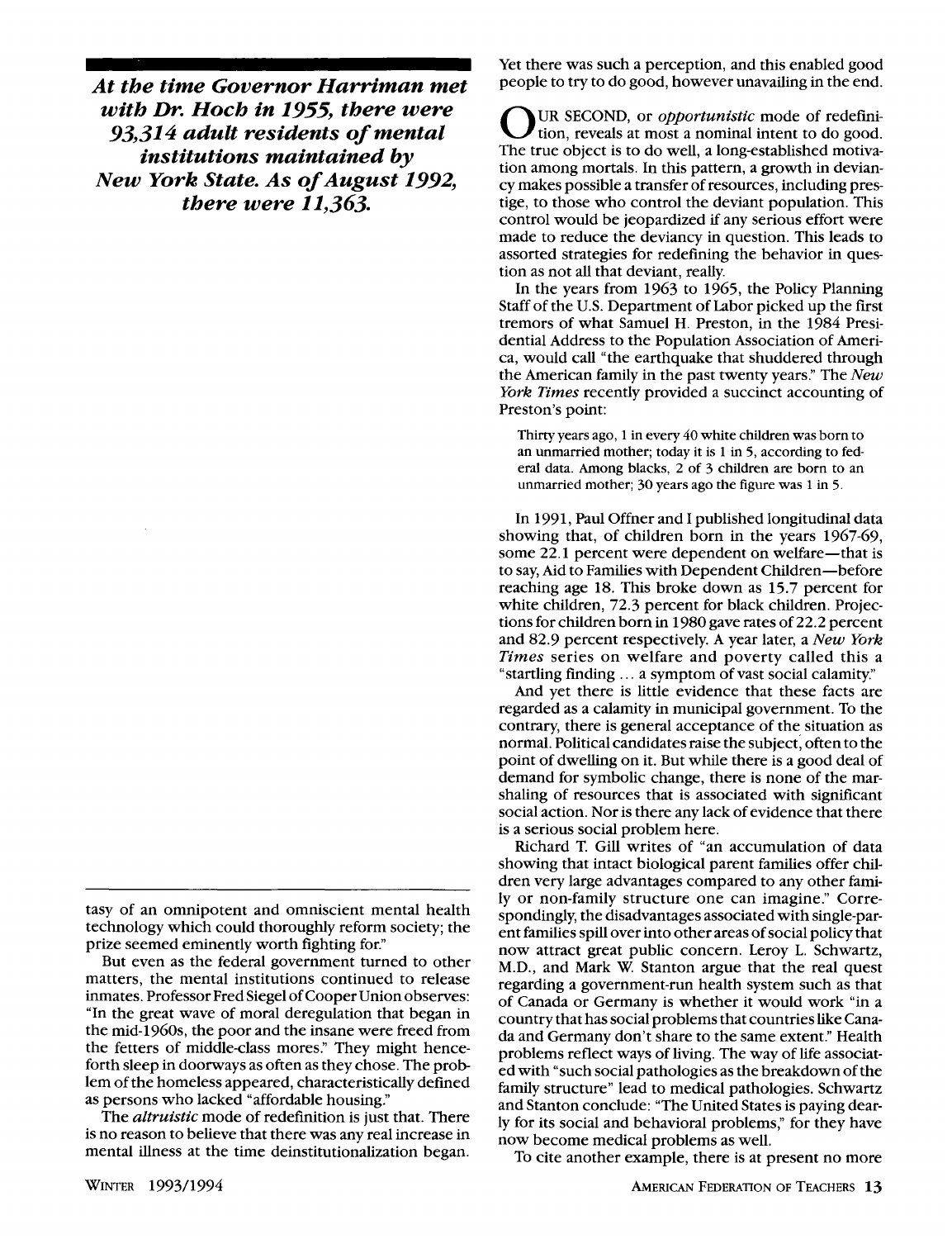vexing problem of social policy in the United States than that posed by education. A generation of ever-more ambitious statutes and reforms have produced weak responses at best and a fair amount of what could more simply be called dishonesty. ("Everyone knows that Head Start works." By the year 2000, American students will "be first in the world in science and mathematics.") None of this should surprise us. The 1966 report *Equality of Educational Opportunity* by James S. Coleman and his associates established that the family background of students played a much stronger role in student achievement relative to variations in the ten (and still standard) measures of school quality.

In a 1992 study entitled *America's Smallest School." The Family,* Paul Barton came up with the elegant and persuasive concept of the parent-pupil ratio as a measure of school quality. Barton, who was on the policy planning staff in the Department of Labor in 1965, noted the great increase in the proportion of children living in single-parent families since then. He further noted that the proportion "varies widely among the states" and is related to "variation in achievement" among them. The correlation between the percentage of eighth graders living in two-parent families and average mathematics proficiency is a solid .74. North Dakota, highest on the math test, is second highest on the family compositions scale—that is, it is second in the percentage of kids coming from two-parent homes. The District of Columbia, lowest on the family scale, is second lowest in the test score.

A few months before Barton's study appeared, I published an article showing that the correlation between eighth-grade math scores and distance of state capitals from the Canadian border was .522, a respectable showing. By contrast, the correlation with per pupil expenditure was a derisory .203. I offered the policy proposal that states wishing to improve their schools should move closer to Canada. This would be difficult, of course, but so would it be to change the parent-pupil ratio. Indeed, the 1990 Census found that for the District of Columbia, apart from Ward 3 west of Rock Creek Park, the percentage of children living in single-parent families in the seven remaining wards ranged from a low of 63.6 percent to a high of 75.7. This being a one-time measurement, over time the proportions become asymptotic. And this in the nation's capital. No demand for change comes from that community--or as near to no demand as makes no matter. *For there is good money to be made out of bad schools.* This is a statement that will no doubt please many a hard heart, and displease many genuinely concerned to bring about change. To the latter, a group in which I would like to include myself, I would only say that we are obliged to ask why things do not change.

For a period there was some speculation that, if family structure got bad enough, this mode of deviancy would have less punishing effects on children. In 1991 DeborahA. Dawson, of the National Institutes of Health, examined the thesis that "the psychological effects of divorce and single parenthood on children were strongly influenced by a sense of shame in being 'different' from the norm." If this were so, the effect should have fallen off in the 1980s, when being from a single-parent home became much more common. It did not. "The problems associated with task overload among single parents are

*"The relationship is so strong that controUing for family configuration erases the relationship between race and crime and between low income and crime. This conclusion shows up time and time again in the literature; poverty is far from the sole determinant of crime. "* 

more constant in nature," Dawson wrote, adding that since the adverse effects had not diminished, they were "not based on stigmatization but rather on inherent problems in alternative family *structures"--alternative* here meaning other than two-parent families. We should take note of such candor. Writing in *the Journal of Marriage and the Family* in 1989, Sara McLanahan and Karen Booth noted: "Whereas a decade ago the prevailing view was that single motherhood had no harmful effects on children, recent research is less optimistic."

The year 1990 saw more of this lesson. In a paper prepared for the Progressive Policy Institute, Elaine Ciulla Kamarck and William A. Galston wrote that "if the economic effects of family breakdown are clear, the psy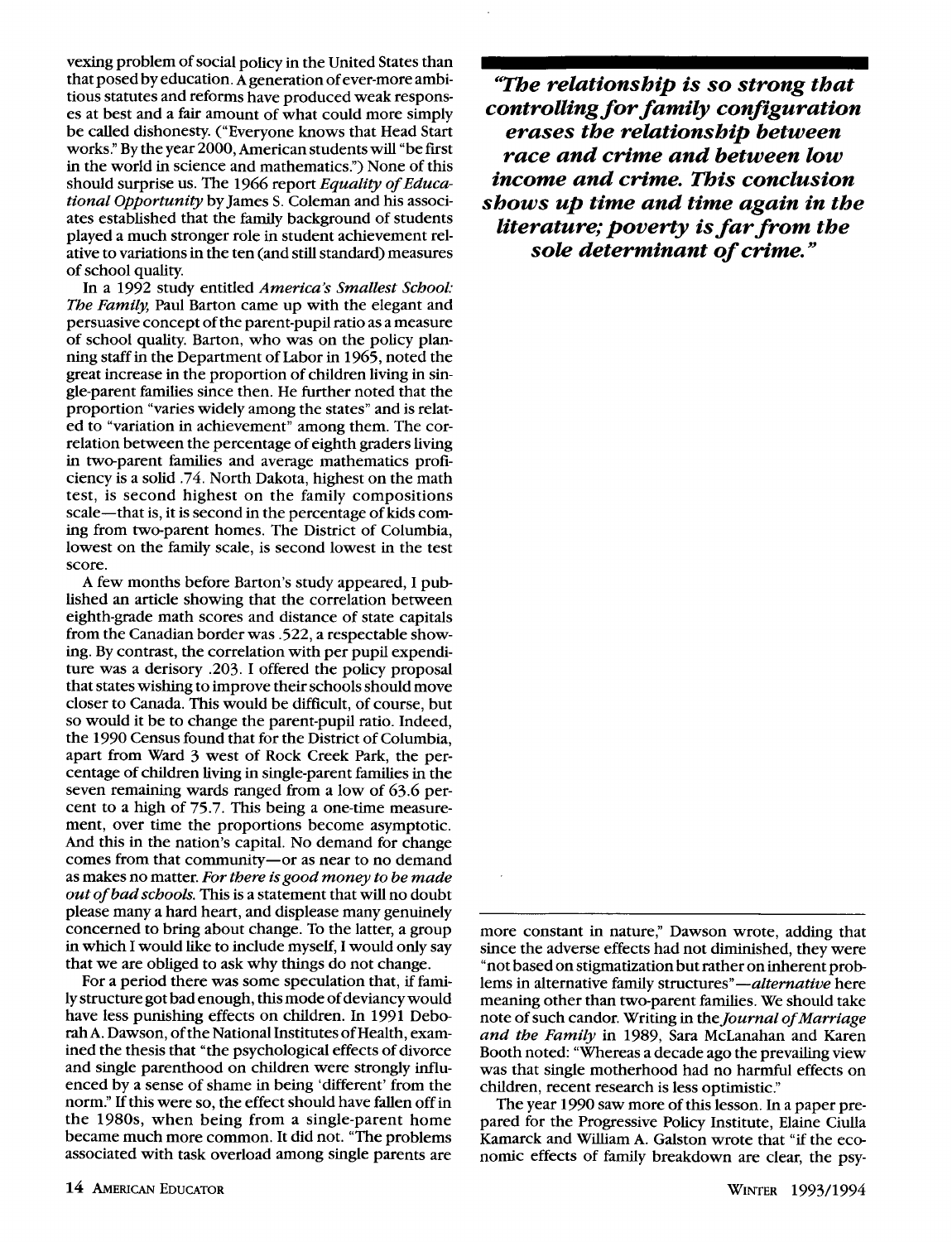chological effects are just now coming into focus" They cite Karl Zinsmeister:

There is a mountain of scientific evidence showing that when families disintegrate children often end up with intellectual, physical, and emotional scars that persist for life.... We talk about the drug crisis, the education crisis, and the problems of teen pregnancy and juvenile crime. But all these ills trace back predominantly to one source: broken families.

As for juvenile crime, they cite Douglas Smith and G. Roger Jarjoura: "Neighborhoods with larger percentages of youth (those aged 12 to 20) and areas with higher percentages of single-parent households also have higher rates of violent crime." They add: "The relationship is so strong that controlling for family configuration erases the relationship between race and crime and between low income and crime. This conclusion shows up time and time again in the literature; poverty is far from the sole determinant of crime,' But the large point is avoided. In a 1992 essay "The Expert's Story of Marriage," Barbara Dafoe Whitehead examined "the story of marriage as it is conveyed in today's high school and college textbooks." Nothing amiss in this tale.

It goes like this:

The life course is full of exciting options. The lifestyle options available to individuals seeking a fulfilling personal relationship include living a heterosexual, homosexual, or bisexual single lifestyle; living in a commune; having a group marriage; being a single parent; or living together. Marriage is yet another lifestyle choice. However, before choosing marriage, individuals should weigh its costs and benefits against other lifestyle options and should consider what they want to get out of their intimate relationships. Even within marriage, different people want different things. For example, some people marry for companionship, some marry in order to have children, some marry for emotional and financial security. Though marriage can offer a rewarding path to personal growth, it is important to remember that it cannot provide a secure or permanent status. Many people will make the decision between marriage and singlehood many times throughout their life.

Divorce represents part of the normal family life cycle. It should not be viewed as either deviant or tragic, as it has been in the past. Rather, it establishes a process for "uncoupling" and thereby serves as the foundation for individual renewal and "new beginnings."

History commences to be rewritten. In 1992, the Select Committee on Children, Youth, and Families of the U.S. House of Representatives held a hearing on "Investing in Families: A Historical Perspective." A fact sheet prepared by committee staff began:

"INVESTING IN FAMILIES: A HISTORICAL PERSPECTIVE"

#### **FACT SHEET**

#### *HISTORICAL SHIFTS IN FAMILY COMPOSITION CHALLENGING CONVENTIONAL WISDOM*

While in modern times the percentage of children living with one parent has increased, more children lived with just one parent in Colonial America.

The fact sheet proceeded to list program on program for which federal funds were allegedly reduced in the 1980s. We then come to a summary.

Between 1970 and 1991, the value of AFDC [Aid to Families with Dependent Children] benefits decreased by 41 percent. In spite of proven success of Head Start, only 28 percent of eligible children are being served. As of 1990, more than \$18 billion in child support went uncollected. At the same time, the poverty rate among single-parent families with children under 18 was 44 percent. Between 1980 and 1990, the rate of growth in the total federal budget was four times greater than the rate of growth in children's programs.

In other words, benefits paid to mothers and children have gone down steadily, as indeed they have done. But no proposal is made to restore benefits to an earlier level, or even to maintain their value, as is the case with other "indexed" Social Security programs. Instead we go directly to the subject of education spending.

Nothing new. In 1969, President Nixon proposed a guaranteed income, the Family Assistance Plan. This was described as an "income strategy" as against a "service strategy." It may or may not have been a good idea, but it was a clear one, and the resistance of service providers to it was equally clear. In the end it was defeated, to the huzzahs of the advocates of "welfare rights." What is going on here is simply that a large increase in what once was seen as deviancy has provided opportunity to a wide spectrum of interest groups that benefit from redefining the problem as essentially normal and doing little to reduce it.

**O** UR *NORMALIZING* category most directly corre-sponds to Erikson's proposition that "the number of deviant offenders a community can afford to recognize is likely to remain stable over time." Here we are dealing with the popular psychological notion of "denial." In 1965, having reached the conclusion that there would be a dramatic increase in single-parent families, I reached the further conclusion that this would in turn lead to a dramatic increase in crime. In an article in *America, I*  wrote:

From the wild Irish slums of the nineteenth-century Eastern seaboard to the riot-torn suburbs of Los Angeles, there is one unmistakable lesson in American history: a community that allows a large number of young men to grow up in broken families, dominated by women, never acquiring any stable relationship to male authority, never acquiring any set of rational expectations about the future--that community asks for and gets chaos. Crime, violence, unrest, unrestrained lashing out at the whole social structure-that is not only to be expected; it is very near to inevitable.

The inevitable, as we now know, has come to pass, but here again our response is curiously passive. Crime is a more or less continuous subject of political pronouncement, and from time to time it will be at or near the top of opinion polls as a matter of public concern. But it never gets much further than that. In the words spoken from the bench, Judge Edwin Torres of the New York State Supreme Court, Twelfth Judicial District, described how "the slaughter of the innocent marches unabated: subway riders, bodega owners, cab drivers, babies; in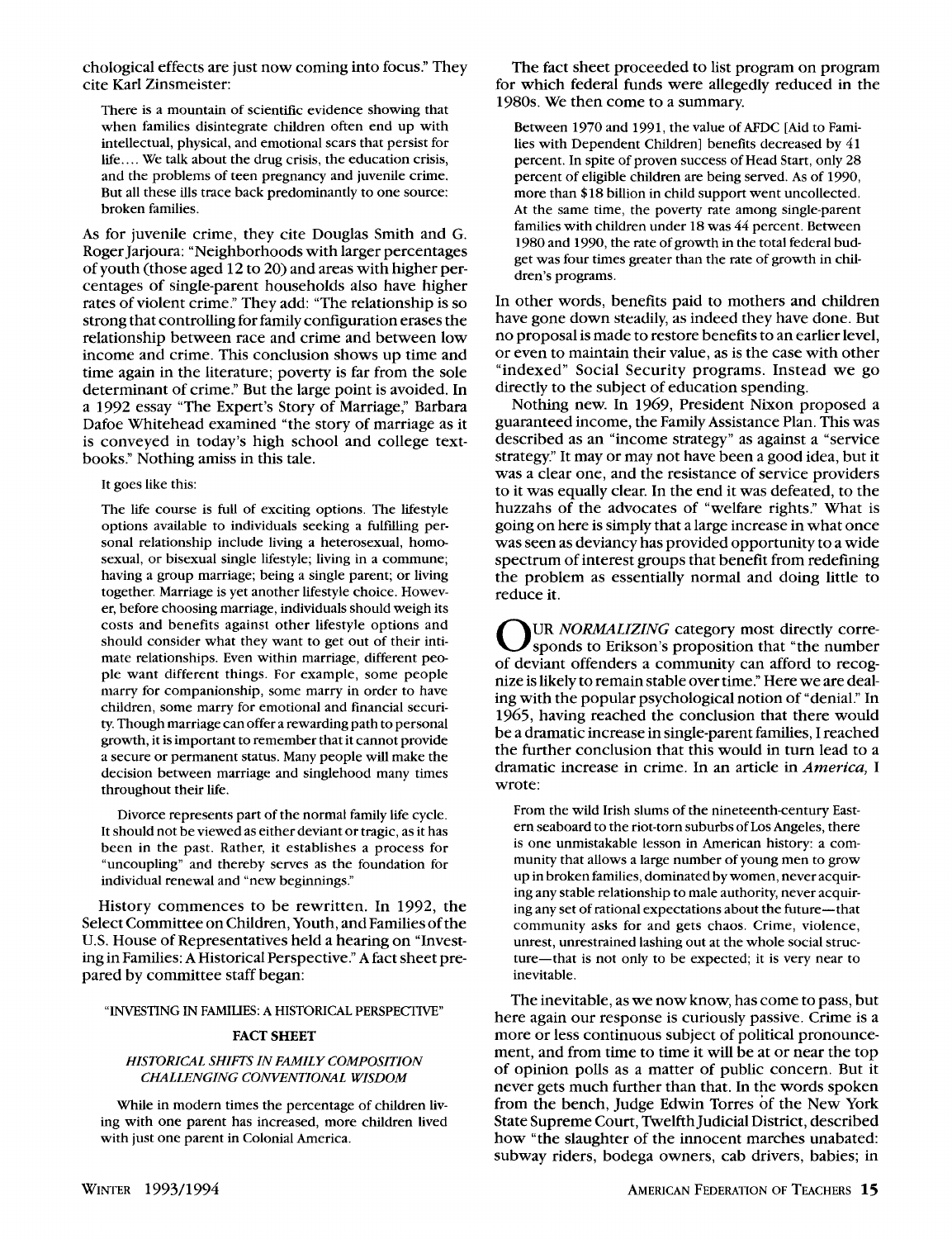laundromats, at cash machines, on elevators, in hallways." In personal communication, he writes: "This numbness, this near narcoleptic state can diminish the human condition to the level of combat infantrymen, who, in protracted campaigns, can eat their battlefield rations seated on the bodies of the fallen, friend and foe alike. A society that loses its sense of outrage is doomed to extinction." There is no expectation that this will change, nor any efficacious public insistence that it do so. The crime level has been *normalized.* 

Consider the St. Valentine's Day Massacre. In 1929 in Chicago during Prohibition, four gangsters killed seven gangsters on February 14. The nation was shocked. The event became legend. It merits not one but two entries in the *World Book Encyclopedia.* I leave it to others to judge, but it would appear that the society in the 1920s was simply not willing to put up with this degree of deviancy. In the end, the Constitution was amended, and Prohibition, which lay behind so much gangster violence, ended.

In recent years, again in the context of illegal traffic in controlled substances, this form of murder has returned. But it has done so at a level that induces denial. James Q. Wilson comments that Los Angeles has the equivalent of a St. Valentine's Day Massacre every weekend. Even the most ghastly re-enactments of such human slaughter produce only moderate responses. On the morning after the close of the Democratic National Convention in New

York City in July, there was such an account in the second section of the *New York Times.* It was not a big story; bottom of the page, but with a headline that got your attention. "3 Slain in Bronx Apartment, but a Baby is Saved." A subhead continued: "A mother's last act was to hide her little girl under the bed." The article described a drug execution; the now-routine blindfolds made from duct tape; a man and a woman and teenager involved. "Each had been shot once in the head." The police had found them a day later. They also found, under a bed, a three-month-old baby, dehydrated but alive. A lieutenant remarked of the mother, "In her last dying act she protected her baby. She probably knew she was going to die, so she stuffed the baby where she knew it would be safe." But the matter was left there. The police would do their best. But the event passed quickly; forgotten by the next day, it will never make the *World Book.* 

Nor is it likely that any great heed will be paid to an uncanny re-enactment of the Prohibition drama a few months later, also in the Bronx. The *Times* story, page B3, reported:

#### *9 MEN POSING AS POLICE ARE INDICTED IN 3 MURDERS*

#### *DRUG DEALERS WERE KIDNAPPED FOR RANSOM*

*The Daily News* story, same day, page 17, made *it four*  murders, adding nice details about torture techniques.

a masa kabupatèn Suma Tanggarung Sumai Suma Tanggarung Kabupatèn Suma

## **MOYNIHAN IS RIGHT: WE MUST DRAW THE LINE**

#### BY JOHN COLE

**A** S AMERICANS, we take pride in being a tolerant society. We are tolerant when it comes to expressions of opinion about religion and lifestyle, for example. There is one area, though, in which we should have zero tolerance. We should have no tolerance for violence or abusive behavior.

Unfortunately, during the past 30 years or so, we have increased our tolerance of disruptive behavior. Senator Moynihan has ably outlined the consequences for society at large of an increasingly high level of tolerance for violence. Nowhere are the catastrophic consequences more evident than in our public schools.

In the past 30 years, schools have adopted a very relaxed attitude toward students who disrupt our campuses. This did not come about by accident; it was part of a general philosophy preached in reaction to the stern school settings that dominated the school scene during the first part of this century. Teachers were told to be less judgmental and more tolerant of students. We were told we should consider the problems faced by students, and make allowances for the aberrant behavior of students who came to school with societal problems. We now are reaping the bitter fruits of that philosophy.

Many of us can remember the days when the most serious behavior problems consisted of running in the hails or cutting in line in the cafeteria. There was the occasional physical fight among students, but it was rare and it was dealt with swiftly. A recent survey of teachers from across the state of Texas, conducted by the Texas Federation of Teachers, shows how high the threshold for what we have come to tolerate has risen. The teachers who responded to the survey reported levels of disrespect, abusive behavior, and violence that were unthinkable a generation ago. They also reported a failure of administrative support for teachers who try to enforce discipline, as well as inadequate alternative placements for dangerous students.

Thirty-six percent of the teachers said they had been the target of profane or abusive language; sixtythree percent said "threats of physical violence to students" were a "significant problem" at their school, and almost one in five (17 percent) said they personally had been threatened.

**T** HE NATURAL tendency of chil-dren is to test the limits of authority. Once it is established that it is no big deal to curse at a fellow student, why not resort to violence and see what happens? If it is no big deal to hit a fellow student, how about cursing out a teacher? If you can get away with swearing at the teacher, what about slugging her? The experiments will continue, until the limit is reached.

We cannot let a few children--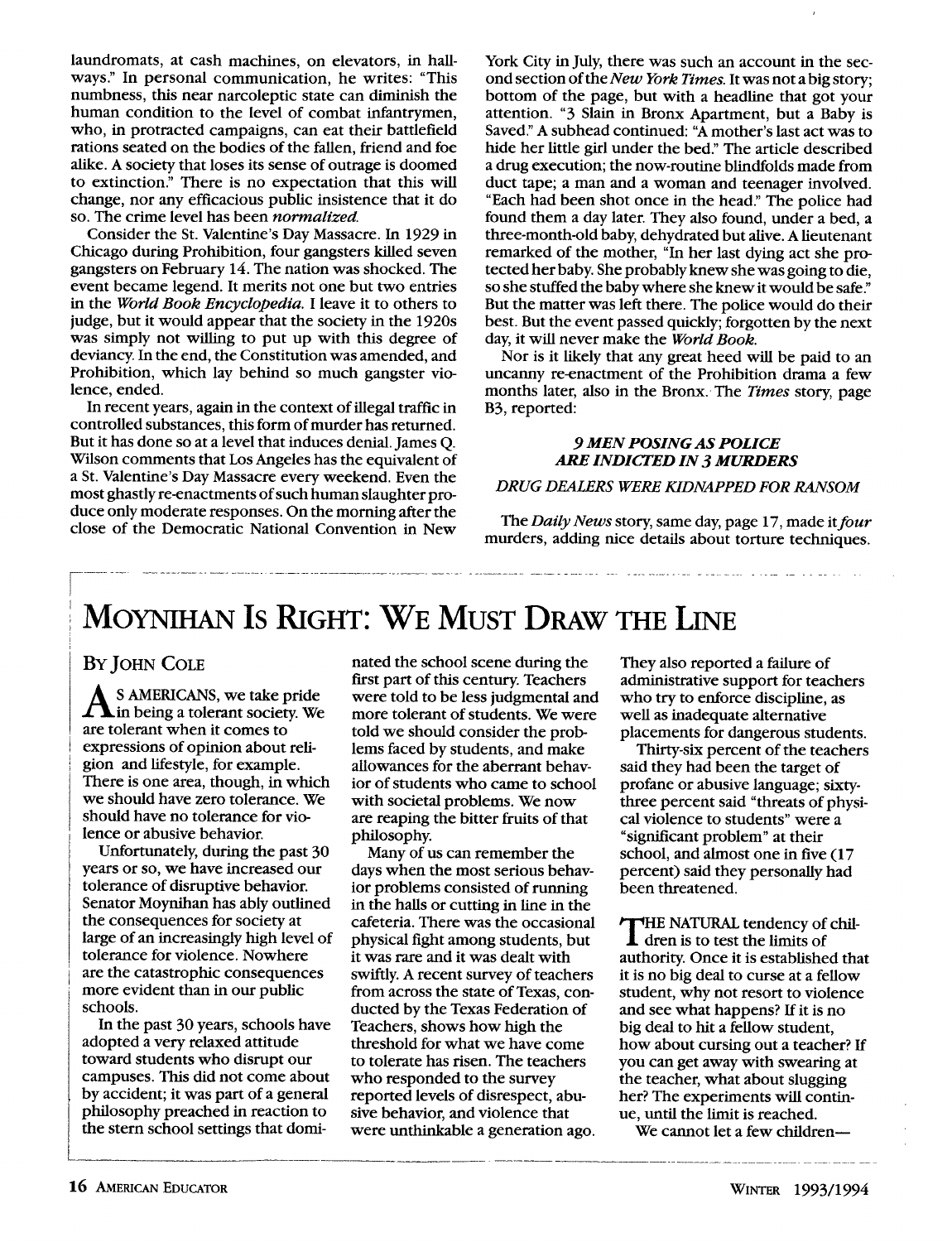The gang members posed as federal Drug Enforcement Administration agents, real badges and all. The victims were drug dealers, whose families were uneasy about calling the police. Ransom seems generally to have been set in the \$650,000 range. Some paid. Some got it in the back of the head. So it goes.

Yet, violent killings, often random, go on unabated. Peaks continue to attract some notice. But these are peaks above "average" levels that thirty years ago would have been thought epidemic.

LOS ANGELES, AUG. 24 (Reuters) Twenty-two people were killed in Los Angeles over the weekend, the worst period of violence in the city since it was ravaged by riots earlier this year, the police said today.

Twenty-four others were wounded by gunfire or stabbings, including a 19-year old woman in a wheelchair who was shot in the back when she failed to respond to a motorist who asked for directions in south Los Angeles.

["The guy stuck a gun out of the window and just fired at her," said a police spokesman, Lieut. David Rock. The woman was later described as being in stable condition.

Among those who died was an off-duty officer, shot while investigating reports of a prowler in a neighbor's yard, and a Little League baseball coach who had argued with the father of a boy he was coaching.]

The police said at least nine of the deaths were gangrelated, including that of a 14-year old girl killed in a fight between rival gangs.

Fifty-one people were killed in three days of rioting that started April 29 after the acquittal of four police officers in the beating of Rodney G. King.

Los Angeles usually has above-average violence during August, but the police were at a loss to explain the sudden rise. On an average weekend in August, 14 fatalities occur.

Not to be outdone, two days later the poor Bronx came up with a near record, as reported in *New York Newsday."* 

Armed with 9-mm. pistols, shotguns and M-16 rifles, a group of masked men and women poured out of two vehicles in the South Bronx early yesterday and sprayed a stretch of Longwood Avenue with a fusillade of bullets, injuring 12 people.

A Kai Erikson of the future will surely need to know that the Department of Justice in 1990 found that Americans reported only about 38 percent of all crimes and 48 percent of violent crimes. This, too, can be seen as a means *of normalizing* crime. In much the same way, the vocabulary of crime reporting can be seen to move toward the normal-seeming. A teacher is shot on her way to class. The *Times* subhead reads: "Struck in the Shoulder in the Year's First Shooting Inside a School." First of the season.

It is too early, however, to know how to regard the arrival of the doctors on the scene declaring crime a "public health emergency." The June 10, 1992, issue of

and frequently it is just a few children-terrorize their teachers and other students. The key here is to draw the line on student behavior early and to set very firm limits on what schools will tolerate. Here in Texas; we've started a statewide campaign for "Zero Tolerance of Violence." At the very least, we should establish that schools are "violence-free zones" and have zero tolerance for any violent behavior. In some schools, student fighting in the hallway or in the classroom is punished by a three-day suspension. In other schools, the punishment is even less. We should clearly establish that it is absolutely intolerable to have students settling their differences through violent means on school grounds. Students who resort to violence inside the school building should be removed from that school setting and placed in some other setting, where they will not constitute a threat to the other members of school society. This would send a clear message not only to the offenders but to other students that violence is not an acceptable means of settling disputes in a civilized society.

If we do not have zero tolerance for violence, how much tolerance should we have? How many people is a student allowed to assault? One? Two?

We all know from hard experience that, left unchecked, violence tends to increase in magnitude. It is easy to understand why this is so. If you tell me my dispute with another person will be settled by physical combat, I will seek to win that combat. If my opponent seems to be physically stronger, I will arm myself. If my opponent has armed himself, I may seek better weaponry, or I may try to find allies to assist me in my cause.

Once we allow for the possibility of violence at schools, we start in motion a natural sequence of events that leads to schools in which violence and abusive behavior are common, and where student gangs are active.

Schools certainly do not deserve the blame for the horrible problems we now face from violence in America. However, schools do deserve part of the blame. The

absence of meaningful punishment for those who commit violent acts reinforces the belief that violence is an appropriate way for one member of society to settle disputes with another member.

If it is appropriate to curse out or even assault a teacher, why treat an employer any differently? Indeed, if a teacher is fair game for such verbal and physical assault, why should a police officer be immune? LogicaUy one authority figure should be treated as another. When schools treat violent behavior lightly, we inadvertently teach students the wrong lesson. Should we be surprised when they apply that lesson outside of school?

The correct lesson to teach is that society *will not tolerate any*  form of violence or abusive behavior. If we do not draw the line at zero tolerance, where do we draw it?

*John Cole is president of the Texas Federation of Teachers and a vicepresident of the American Federation of Teachers.*